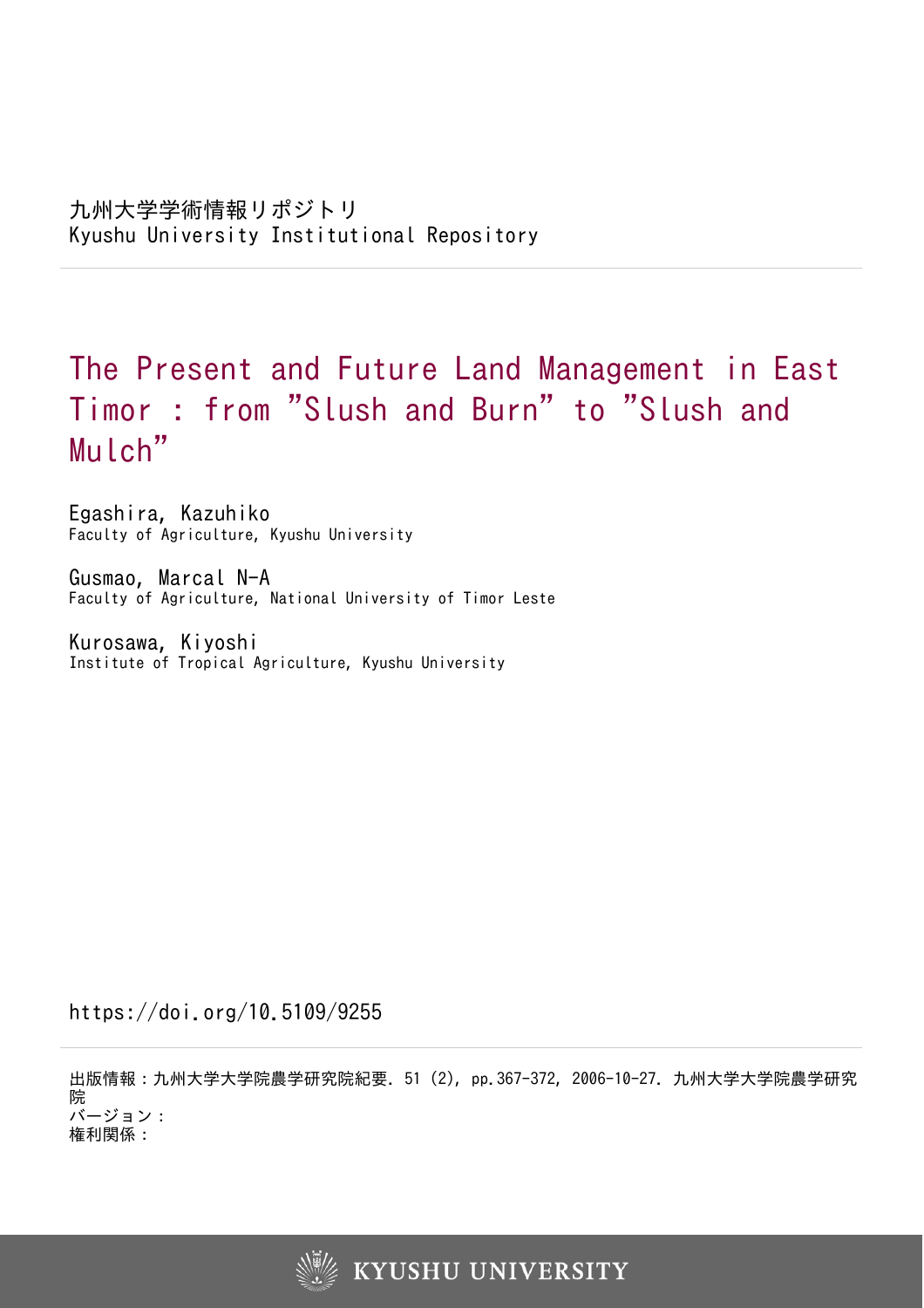# **The Present and Future Land Management in East Timor – from "Slush and Burn" to "Slush and Mulch" –**

# **Kazuhiko EGASHIRA\*, Marcal N/A GUSMAO1 and Kiyoshi KUROSAWA2**

Laboratory of Soil Science, Division of Soil Science and Plant Production, Department of Plant Resources, Faculty of Agriculture, Kyushu University, 812–8581 Fukuoka, Japan (*Received June 27, 2006 and accepted July 24, 2006*)

In East Timor land degradation has become severe by continuation of the traditional land management of "slush and burn" with shortening or elimination of the fallow period and by conversion of forestry land into agricultural land forced by increase in agricultural production. Population pressure, triggered by independence of the country, is one of the causes for land degradation. The present situations of land use and land management in East Timor are introduced, followed by the statement of land degradation occurring in the country. Practices for future improvement of land management to prevent agricultural land from degradation are recommended.

## INTRODUCTION

Republica Democratica Timor–Leste (RDTL) or Democratic Republic of East Timor won independence on 30th August 1999 by voting and became fully independent on 20 May 2002, after colonization by Portugal for about 450 years from 1520 to 1974 followed by civil war between opposing political parties and fighting against Indonesia during 1975 and 2002 (Gusmao, 2006). In July 2005 after independence population of the country was estimated to be 800,000 with an estimated population density of  $54$  persons per  $km<sup>2</sup>$  and with an estimated annual population growth rate of 2.09%. The Government has 13 ministries. Among them, major roles and responsibility of the Ministry of Education & Culture are development and coordination of national policies, plans and programs in education, and those of the Ministry of Agriculture, Forestry & Fisheries are policy formulation, economic coordination and planning in respect of food grain, agricultural and livestock production. Universidade Nacional Timor Lorosa's (UNTL) or National University of Timor–Leste is only one public university in East Timor, leaving other 11 universities as private university.

"Special Course on Contemporary Japan for National University of Timor–Leste Faculty Members", sponsored by Toshiba International Foundation, was held at Kyushu University during 20 February and 10 March 2006, implemented by Faculty of Agriculture, Institute of Tropical Agriculture, and Office for the Planning and Coordination of International Affairs. Three faculty members of the Faculty of Agriculture, UNTL joined the 3–week course. The present program was the first training program of Kyushu University to faculty members of

\* Corresponding author (E–mail: kegashi@agr.kyushu–u.ac.jp)

UNTL and was focused on the Faculty of Agriculture. This is because agriculture forms the basis or foundation of nation–building and because the Faculty of Agriculture and the Institute of Tropical Agriculture of Kyushu University have solid performance and accomplishments in the technical cooperation to agricultural universities of Asian countries. In the current article, general features of East Timor are first outlined, and the present land use and land management, and land degradation occurring in East Timor are introduced and the future improvement of management practices is discussed as a result of the activity in the program.

# OUTLINE OF EAST TIMOR

East Timor is outlined according to the information given by the country report on East Timor presented on the first day (20 February 2006) of the "Special Course on Contemporary Japan for National University of Timor–Leste Faculty Members" (Gusmao, 2006).

#### **Language**

Official language is Portuguese and national language is Tetum. There are 16 indigenous languages (dialects); among them Tetum, Galole, Mambae, Makasae and Kemak are spoken by significant numbers of people. Indonesian and English are also used.

#### **Geography**

East Timor is a country in Southeast Asia. Main part of the country is situated at 8.5 to 9.7 ˚ S and 124.9 to 127.3 ˚ E and is located in northwest of Australia in the Lesser Sunda Islands at the end of the Indonesia Archipelago. Timor Island particularly East Timor is well known as the island of mountains and hills. Mountainous and hilly areas occupy about 72% of the country.

#### **Climate**

East Timor belongs to tropical monsoon climate.

<sup>1</sup> Faculty of Agriculture, National University of Timor Leste, Dili, Timor Leste

<sup>2</sup> Institute of Tropical Agriculture, Kyushu University, Fukuoka 812–8581, Japan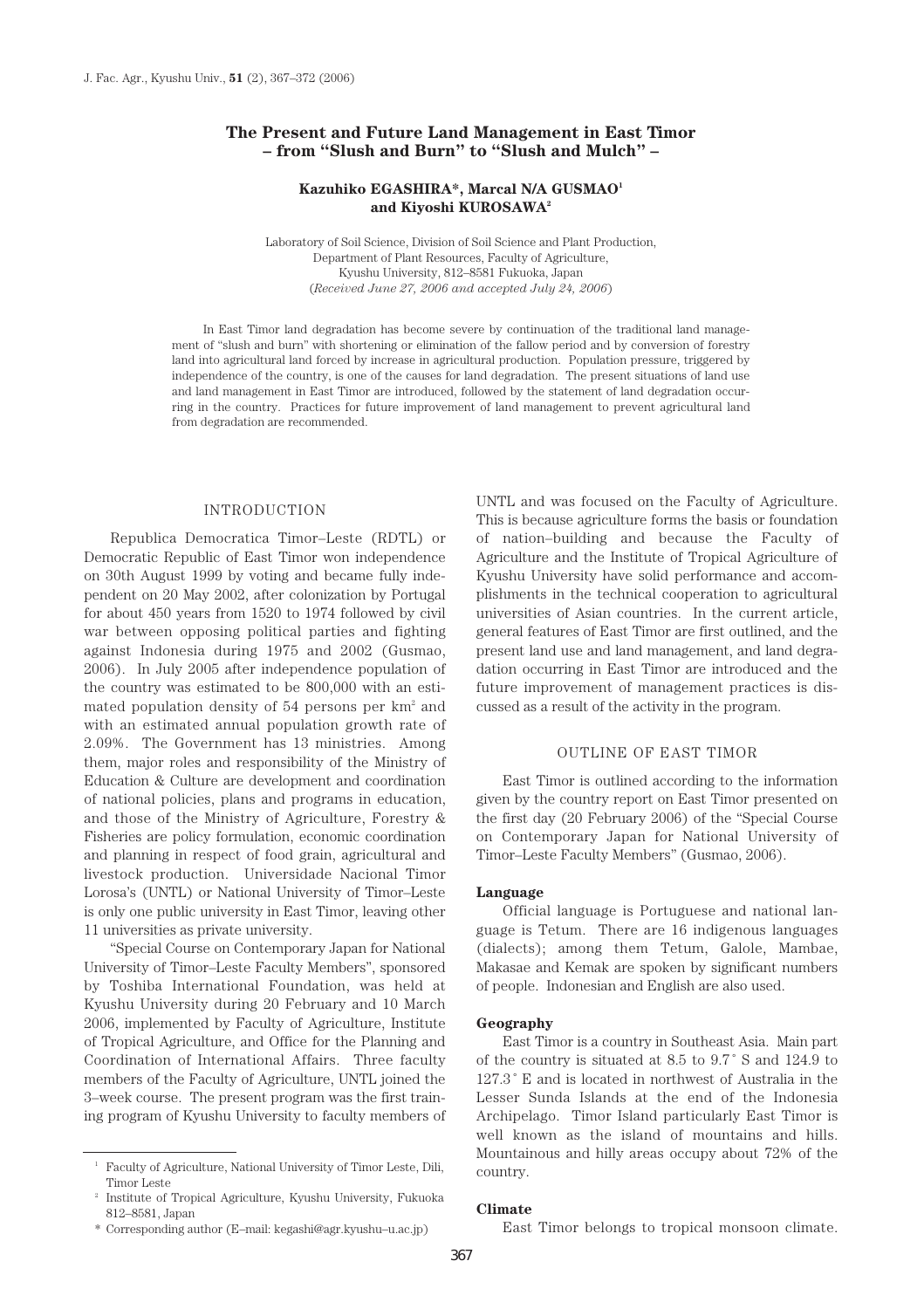The short wet season (wet monsoon) ranges from November to March and the long dry season (dry monsoon) from April to October. Temperature is 18 to 21 ˚C in the wet season and 26 to 32 ˚C in the dry season. Two rainfall patterns occur in East Timor. One is the monomodal rainfall pattern in the northern region, in which the wet season is 4 to 6 months with a single rainfall peak between December and February. The other is the bimodal rainfall pattern in the southern region, in which the wet season continues for 7 to 9 months and there are two rainfall peaks at December to February in the first and at May to June in the second. The rainfall patterns impact agricultural activities in the country. Low annual rainfall of 800 to 1,500 mm in the coastal areas of the northern region limits crop production by drought. The amount of rainfall significantly increases with the increasing elevation, and annual rainfall amounts up to 3,000 mm in the upland areas.

# **Agriculture**

Three main staple food crops in the country are rice, maize and cassava. The mean annual crop production between 1990 and 1994 of East Timor in the Indonesia time is as follows (Mg): rice, 60,720; maize, 99,880; cassava, 59,360; sweet potato, 14,340; vegetables, 13,400; groundnut, 2,980; green pea, 2,840; and soybean, 904.

#### **Economy**

Agriculture has contributed mainly to the economy of East Timor for many years and is expected to fulfill it in the future. GDP *per capita* is estimated to be \$400 in 2004. Imports are over exports; the country imports rice, automobiles, electronic devices, etc. and exports coffee.

## **Development in the society**

In 1999 at the final stage of the civil war, about 70% of the economic infrastructure of East Timor was destroyed. 300,000 people fled westward in this period. Over the next three years, however, a massive international aid program led to substantial reconstruction in both urban and rural areas. By 2003 all but about 30,000 of the refugees had returned. But, the country still faces to strained circumstances in social, political, economical and educational aspects. Hard and soft cooperation is urgently required.

## GENERAL LAND USE IN EAST TIMOR

East Timor has  $14,874 \text{ km}^2$  of national land. Suitable or potential agricultural land is  $6,\!000\,\mathrm{km^2}$ , occupying 40.3% of the national land. In contrast, forestry land covered with trees is only 285 km2 , equivalent to 1.9% of the national land. The value of 1.9% is absolutely low compared to 72% of the occupation by the mountainous area in the country. It may indicate rapid progress of deforestation, leaving unused shrubland behind. The combined planted area of paddy rice and upland rice is 43.55 km2 . The area of rice land is 10.65 km2 . Under the assumption that the area of rice land is equivalent to the

planted area of paddy rice, the planted area of upland rice is calculated to be 32.90 km2 . The planted area is 3.1 times larger for upland rice than for paddy rice. The planted area of maize is 504 km2 and larger by 11.6 times than the combined planted area of paddy and upland rice. The planted area of coffee, which is a most impor- $\mu$  tant exporting crop in East Timor, is 290 km<sup>2</sup> in Ermera district where most intensive coffee production is carried out. Statistical values shown in the above were quoted from different sources of different years, and they are considered to give just general idea or information on the land use in East Timor.

#### PRESENT LAND MANAGEMENT

# **Cultivation of major crops**

# *Paddy rice*

Paddy rice is cultivated once a year depending on the rainfall conditions or availability of water resources. Paddy rice is transplanted or directly sown in March to April and harvested in June through August in the northern region while transplanted or directly sown in May to June and harvested August through October in the southern region. Cultivation periods of paddy rice cover the end or late phase of the rainy season to the major part of the dry season. Distribution of paddy field is little in the low–lying area and much in the upland area. Paddy field is terraced in the upland area.

Concerning the yield of paddy rice an average of around 2.5 Mg/ha has been reported. According to the other source, the rice yield including both paddy and upland rice is estimated to be 0.5 to 2.0 Mg/ha. Multiplication of the value of 2.5 Mg/ha with the rice land area of  $10.65 \text{ km}^2$  gives the paddy rice production of 2,663 Mg, which is below one–twentieth of the value of 60,720 Mg reported in the above as the mean annual rice production between 1990 and 1994 of East Timor in the Indonesia time. Multiplication of the yield of 2.0 Mg/ha with the combined planted area of paddy and upland rice of  $43.55 \text{ km}^2$  gives the rice production of  $8,710 \text{ Mg}$ . Even this value is only one–seventh of 60,720 Mg. There may be some miscounting in the statistical values on rice cultivation, and further verification is necessary.

# *Maize (main crop)*

Maize (main crop) is cultivated mostly in the rainy season and planted in November to December and harvested in March to April. Yield of maize is 0.7 Mg/ha in poor soil and 1.3 to 1.5 Mg/ha in fertile soil.

# *Maize (off–season crop)*

Cultivation of maize (off–season crop) is very limited due to lack of water resources. It is planted in May through August and harvested in September to October. *Cassava*

Cassava is planted from November to February at the beginning of the rainy season and is harvested in all months up to the 3rd year after planting. Yield of cassava is 2 to 4 Mg/ha.

#### *Sweet potato*

Sweet potato is planted in the period of November through January and harvested from April to September.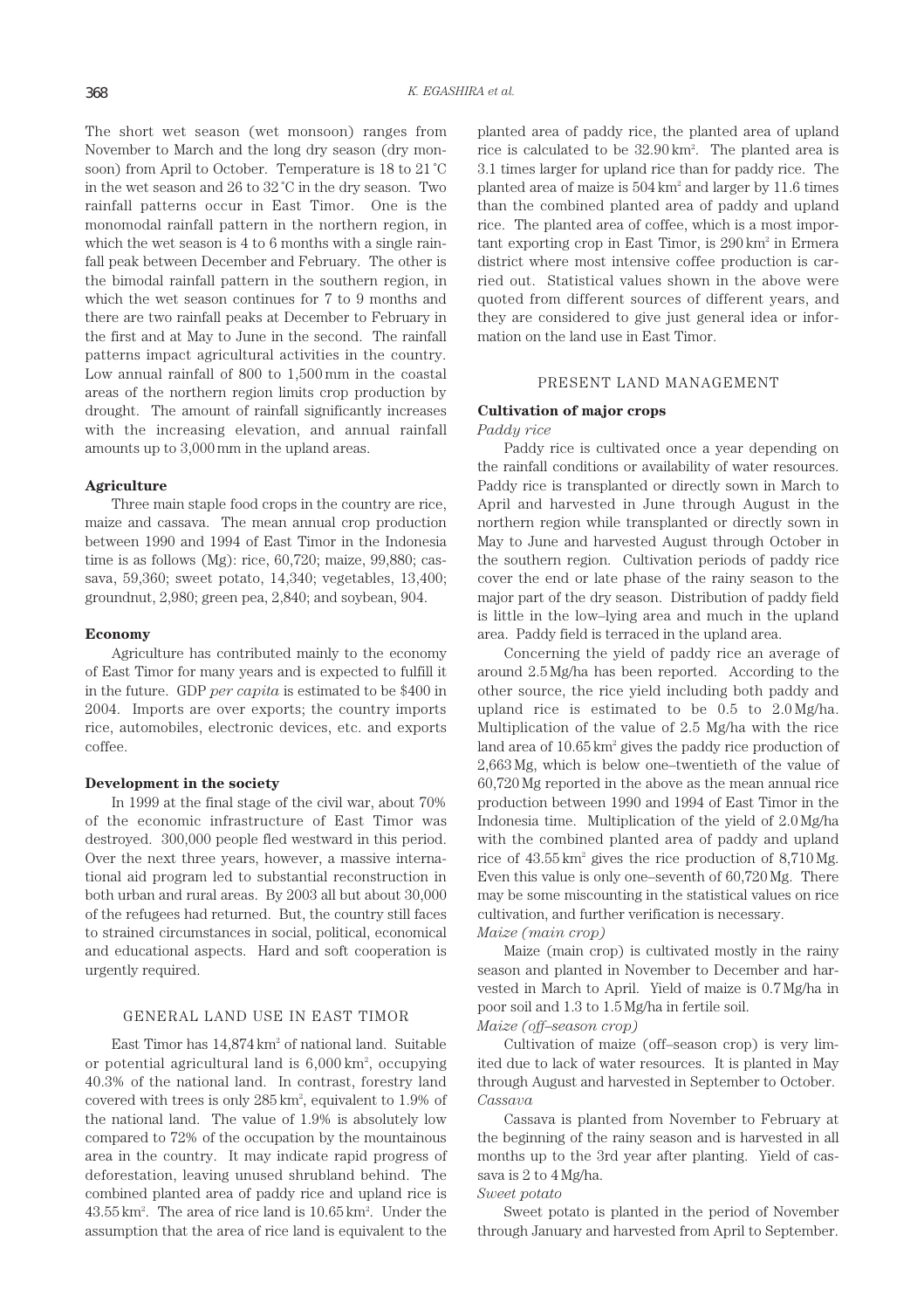## *Coffee*

Coffee is a cash crop, leaving rice, maize, sweet potato and cassava as food security crops. Coffee is cultivated by farmers and the products are collected by the international company based in East Timor.

#### **Mixed cropping of upland crops in the upland area**

Upland crops are cultivated in the mixed cropping (or multiple cropping) as a combination of maize, cassava and sweet potato under the rain–fed condition. Those crops are mostly consumed by farm households themselves and are not sold to markets, and are regarded as subsistence crops for living. The mixed cropping is a traditional cultivation method of upland crops in East Timor to keep food security for farm households. In the mixed cropping upland crops are mostly cultivated without terracing; some terracing but poor management. Different crops are cultivated in the same field and planted randomly at the beginning of the rainy season. Planting pattern in the mixed cropping is shown schematically in Fig. 1, and upland rice is probably included in it depending on the farms.



Maize is first planted followed by cassava and then by sweet potato. Groundnut/green pea is planted at a side of maize stem.

**Fig. 1.** Planting pattern in the mixed cropping.

## **Slush and burn (shifting cultivation)**

Slush and burn is done all the time in the agricultural area in East Timor. In the mixed cropping of upland crops, crop residues are burned out after harvest of all crops or at the time when land preparation occur for the next planting season. The reasons for burning of crop residues are 1) easy for land preparation and 2) easy for weed control. In the past, shifting cultivation was well practiced by farmers with the sustainable land management and the fallow periods up to 15 years was common. However, the fallow period has been shortened due to limitation of land availability mainly caused by increasing number of population. Slush and burn but no shifting is prevailing with a result of conversion from shifting cultivation into continuous cultivation. This tendency or change in the slush and burn cultivation is not only limited to East Timor but is occurring widely with accelerating speed in the mountainous regions of the tropical to subtropical monsoon Asia, and a case study in the northern Thailand was introduced in detail by Hirai and Hirai (2004). Shortening or elimination of the fallow period in the slush and burn cultivation obliges farmers to apply chemical fertilizers and agricultural chemicals for sustaining crop yield.

# LAND DEGRADATION OCCURRING IN THE COUNTRY

According to FAO, UNDP and UNEP (1994) land degradation is defined as the temporary or permanent lowering of the productive capacity of land. The term land refers not just to soil, but all natural resources which contribute to agricultural production. In a comprehensive study on land degradation in South Asia by FAO, UNDP and UNEP (1994), three degrees of severity of degradation were recognized: light: somewhat reduced agricultural productivity; moderate: greatly reduced agricultural productivity; and strong: not capable of agricultural production, and unreclaimable at farm level. The following types of land degradation were assessed: water erosion; wind erosion; soil fertility decline; waterlogging; salinization; lowering of water table. Three other types were considered in more generalized terms: deforestation; forest degradation; rangeland degradation.

Almost all types of land degradation are occurring in East Timor. They are soil erosion, soil fertility decline, sedimentation of eroded soil on the agricultural land, and soil acidification. In addition, lacking of water resources, and drought and flooding threaten agricultural production.

## *Soil erosion*

The most significant problem is soil erosion in land degradation in East Timor. Soil erosion from the forestry land is due to: 1) conversion of forestry land into agricultural land and 2) cutting of trees for fuel. Repeated burning of natural resources for shifting cultivation and hunting in the dry season have exposed soil to erosion. Soil erosion from the agricultural land is mainly due to slush and burn, in which after burning no crop cover remains in the field at the start of the rainy season. It is just a condition prone to water erosion, because land cover is always important in the rainy season in preventing soil from erosion.

## *Soil fertility decline*

Decline in the soil fertility is evaluated from the organic matter content in soil and is a second most significant problem in land degradation in East Timor. In a site where alley cropping is tested, soil organic matter content of the experimental plots was as low as 10 to 13 g/kg and was considerably below 20 g/kg which is generally regarded as the critical level for soil organic matter content. The bulk density of soil at the same experimental plots was as high as 1.25 to 1.49 and 1.34 to 1.63 Mg/m3 . The high bulk density, associated with the low organic matter content, is indicative of the reduced status of soil fertility and destruction of soil structure brought about by the poor land management. *Sedimentation of eroded soil on the agricultural land*

Soil erosion not only degrades the eroded sloping land but also destructs the low–lying agricultural land by deposition of eroded soil on it. This is a typical indication how severely soil erosion degrades the national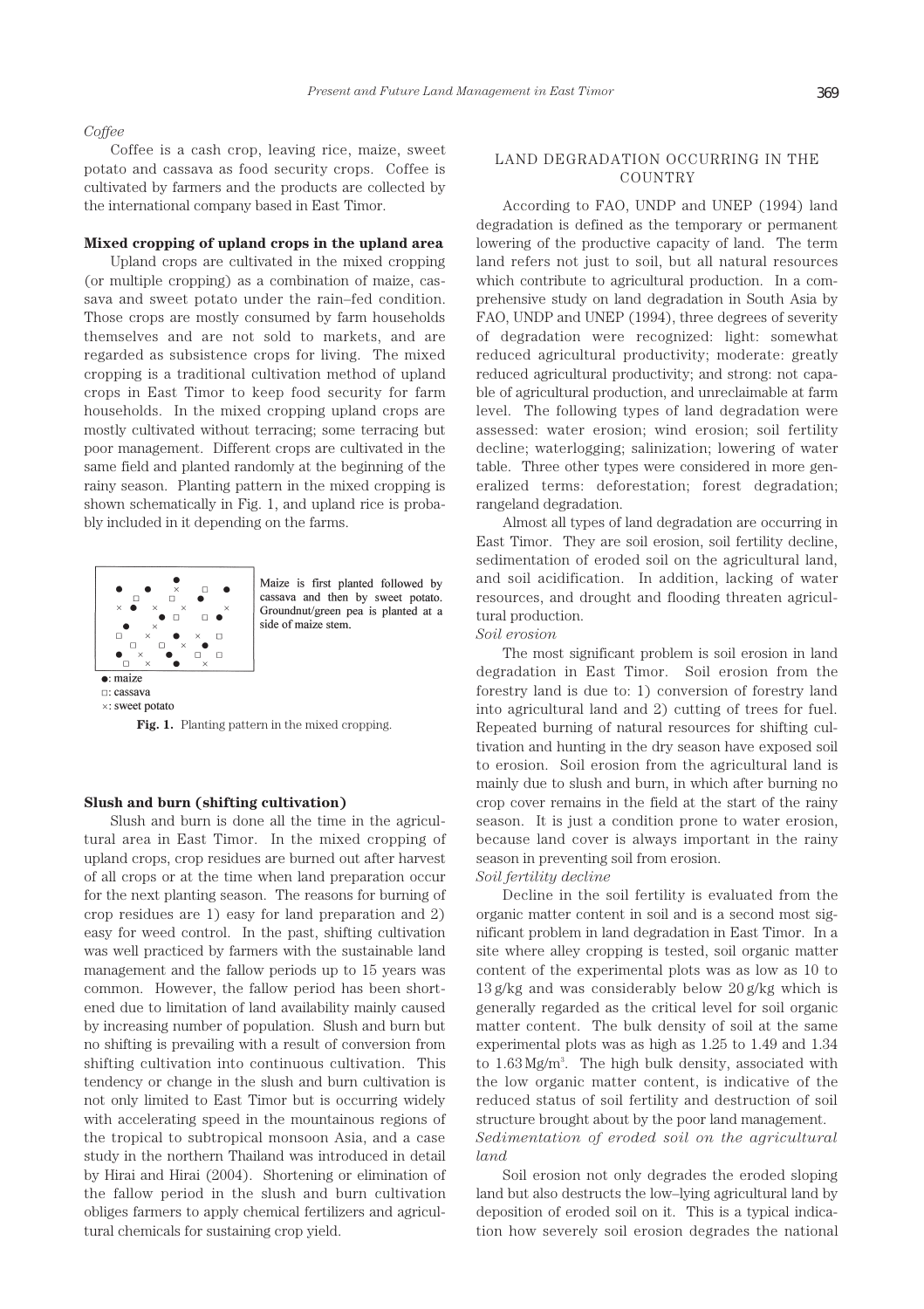land. Physical removal of sediments from the agricultural land is difficult because of high labor cost. Change of crops from paddy rice to maize and cassava is often selected instead.

## *Soil acidification*

Soil acidification occurs in upland soils. Soil pH in some upland soils is reported to be around 5 in average. Application of lime is a way for remediation of soil acidity but is costly because of import of lime from Indonesia. Planting of acid–tolerant crops, especially sweet corn, potato and groundnut, is a selected solution. *Lacking of water resources*

Main water resources in East Timor are rainfall, spring and river. It means that water resources depend extremely on the rainfall amount and distribution of that year and of the specified area or region. In the future, competition of the use of water resources among industrial, commercial, municipal and agricultural sectors will be strengthened. Concerning the irrigation system in East Timor, it is mainly the surface irrigation and irrigation water comes from spring and river. In the surface irrigation no pumping is used and water flows through irrigation channels by gravity.

## FUTURE LAND MANAGEMENT

#### **Reforestation**

In order to prevent the forestry land from deforestation and to keep the forestry land in a covered condition, reforestation plans are going on in the Government and the local and international NGOs. Reforestation programs should be urgently pushed forward. Concerning cutting of trees in a forest for fuel by local people, Tara Bandu which is a prevention technique of forest based on the traditional culture may serve a useful reference to protection of the forest from over–harvesting and illegal logging.

### **Trial for conservation of soil from degradation**

The idea for this trial is growing of leguminous tress and crops and application of them after cutting to the field as mulch, because farmers do not apply chemical fertilizers and any other amendments to the field in the upland cultivation. As leguminous trees sesban which is a narrow–crowned, deep–rooting single or multi stemmed shrub or small tree, 1–7 m tall, and easily forms root nodule (stem nodule), and leucaena which is a highly nutritious pasture legume tree with about 6 m tall and grows thick in the alkaline soil of the tropics and subtropics, are usually used. The aims of this trial are to prevent soil from direct attack by raindrops and from occurrence of surface runoff and to keep soil fertile. The following two methods are under examination in the farmer's field.

*Planting of macuna (velvet bean) with maize in the mixed condition*

Macuna is planted with maize in the mixed condition followed by cutting and mulching.

*Alley cropping of leguminous trees*

Alley cropping is generally illustrated in Fig. 2.



Fig. 2. General illustration of alley cropping.

Several kinds of leguminous trees are planted in alley and crops are planted in between alley rows. After cutting they are used as mulch to surface of the field. In addition, a part of cut leguminous trees can be used for fuel to suppress cutting of trees in a forest.

# **Conversion from "Slush and Burn" into "Slush and Mulch"**

Mulching of the land surface by organic materials is the most simple but effective practice for prevention of soil from soil erosion and soil fertility decline. Crop residues like maize stalks and weeds, compost made of livestock excretions and fallen tree leaves are considered as appropriate and available mulching materials, in addition to macuna and leguminous trees in alley cropping. Farmers can easily get those materials and apply them on the land surface. Hirai and Hirai (2004), quoted in the above, have proposed the following application of organic materials for improvement of soils degraded under shifting cultivation: putting sufficient amounts of fallen tree leaves in themselves or mixed with livestock excretions on the top of soil, followed by covering them by weeds, rice straws and maize stalks. It activates small animals and microorganisms in soil and hence improves soil structure and soil fertility status suitable for crop production. Enrichment of organic matter in soil also increases the water holding capacity of soil. Conversion from "Slush and Burn" into "Slush and Mulch" is strongly recommended. It is a simple and suitable technique to prevent soil from degradation and to keep soil alive. Making soil healthy leads to improvement of both quantity and quality in crop production.

#### **Improvement of irrigation system**

This is a big problem and should be a national project by the Ministry of Agriculture, Forestry & Fisheries. One idea in a local level task for keeping irrigation water is the seasonal establishment of simple and small irrigation facilities in a river using materials available in the area. One example is construction of a movable weir by wood and plant leaves to reserve river water. Another idea is making of a small pond near the farming area for irrigation use.

APPENDIX – Education System in the Faculty of Agriculture, UNTL

# **Organization of UNTL**

UNTL was called Universitas Timor Timur in the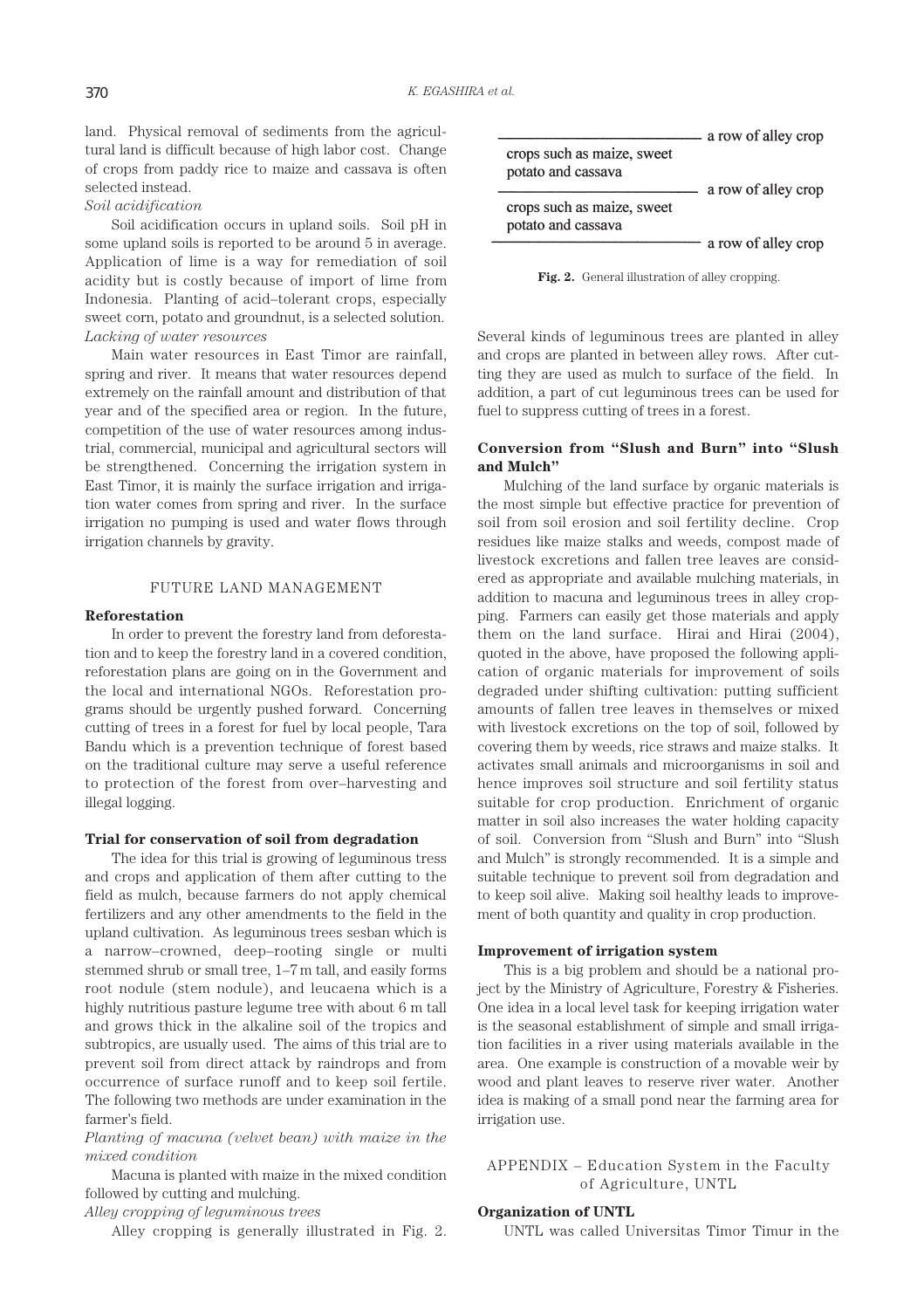Indonesian time and consisted of Faculties of Education, Agriculture, Social Politic and Economy. The University was integrated with Dili Polytechnic in 2000, called Universidade Nacional Timor Lorosa'e, and presently consists of the following seven Faculties: Education, Social Politic, Economy, Engineering, Law, Medicine and Agriculture.

# **Organization of the Faculty of Agriculture, UNTL**

The Faculty of Agriculture of UNTL consists of three Departments of Agronomy, Social Economic Agriculture and Animal Science with faculty members (all Lecturers) of 8, 10 and 14, respectively. Among 32 Lecturers in total, 8 persons get the Master Degree and the remaining 24 persons have only the Bachelor Degree.

# **Major fields of the faculty members of the Department of Agronomy, Faculty of Agriculture, UNTL**

Major fields of the 8 Lecturers of the Department of Agronomy are shown in Table 1. Major fields of them are concentrated to subjects related to Soil Science, Plant Science and Agricultural Technology.

| <b>Table 1.</b> Major fields of eight Lecturers in the |                                    |                   |  |  |  |  |  |
|--------------------------------------------------------|------------------------------------|-------------------|--|--|--|--|--|
|                                                        | Department of Agronomy, Faculty of |                   |  |  |  |  |  |
|                                                        |                                    | Agriculture, UNTL |  |  |  |  |  |

| No. | Major field                                   |
|-----|-----------------------------------------------|
| 1   | Soil & Water Conservation; Irrigation Science |
| 2   | Plant Ecology; Plant Physiology               |
| 3   | Soil Science; Soil Fertility                  |
| 4   | Soil Microbiology                             |
| 5   | Plant Physiology; Research Methodology        |
| 6   | <b>Plant Protection</b>                       |
| 7   | Post Harvest Technology; Climatology          |
| 8   | Weed Management                               |

# **Curriculum of the Department of Agronomy, Faculty of Agriculture, UNTL**

Curriculum of the Department of Agronomy is listed in Table 2. The term of study in the Faculty of Agriculture of UNTL is 5 years and 155 credits are required to students for graduation (Almeida, 2006). Two credits mean 16 times of lecture of 1 hour 45 minutes in one time. In addition to fulfillment of the credit, a student must conduct a workshop and then a research based on the title of his final assignment. The period of the research is 1 to 3 months, and the type of the research is survey in the field, survey in local breeders, or experiment in laboratory and field.

## ACKNOWLEDGEMENTS

We express our sincere thanks to Toshiba International Foundation for the financial support. We also show our gratitude to faculty members and staffs of the Faculty of Agriculture, the Institute of Tropical Agriculture and the Office for the Planning and Coordination of International Affairs, Kyushu University, for their nice arrangement and management and heartful assistance to successful and fruitful performance of the training program.

#### REFERENCES

- Almeida, A. D. 2006 Country report: Faculty of Agriculture, National University of Timor Lorosa'e. *In* "Special Course on Contemporary Japan for National University of Timor–Leste Faculty Members" (Mimeographed), Fukuoka
- FAO, UNDP and UNEP 1994 *Land Degradation in South Asia: Its Severity, Causes and Effects upon the People*. World Soil Resources Reports 78. FAO, Rome (Italy), 100 pp.
- Gusmao, M. N/A 2006 Country report. *In* "Special Course on Contemporary Japan for National University of Timor–Leste Faculty Members" (Mimeographed), Fukuoka
- Hirai, H. and M. Hirai 2004 Having a view of "sustainable development" at slush and burn villages. *In* "Taking off in Agriculture of Southeast Asia", ed. by K. Natsuaki and K. Itagaki, Norin Tokei Kyoukai, Tokyo, pp. 69–101 (in Japanese)